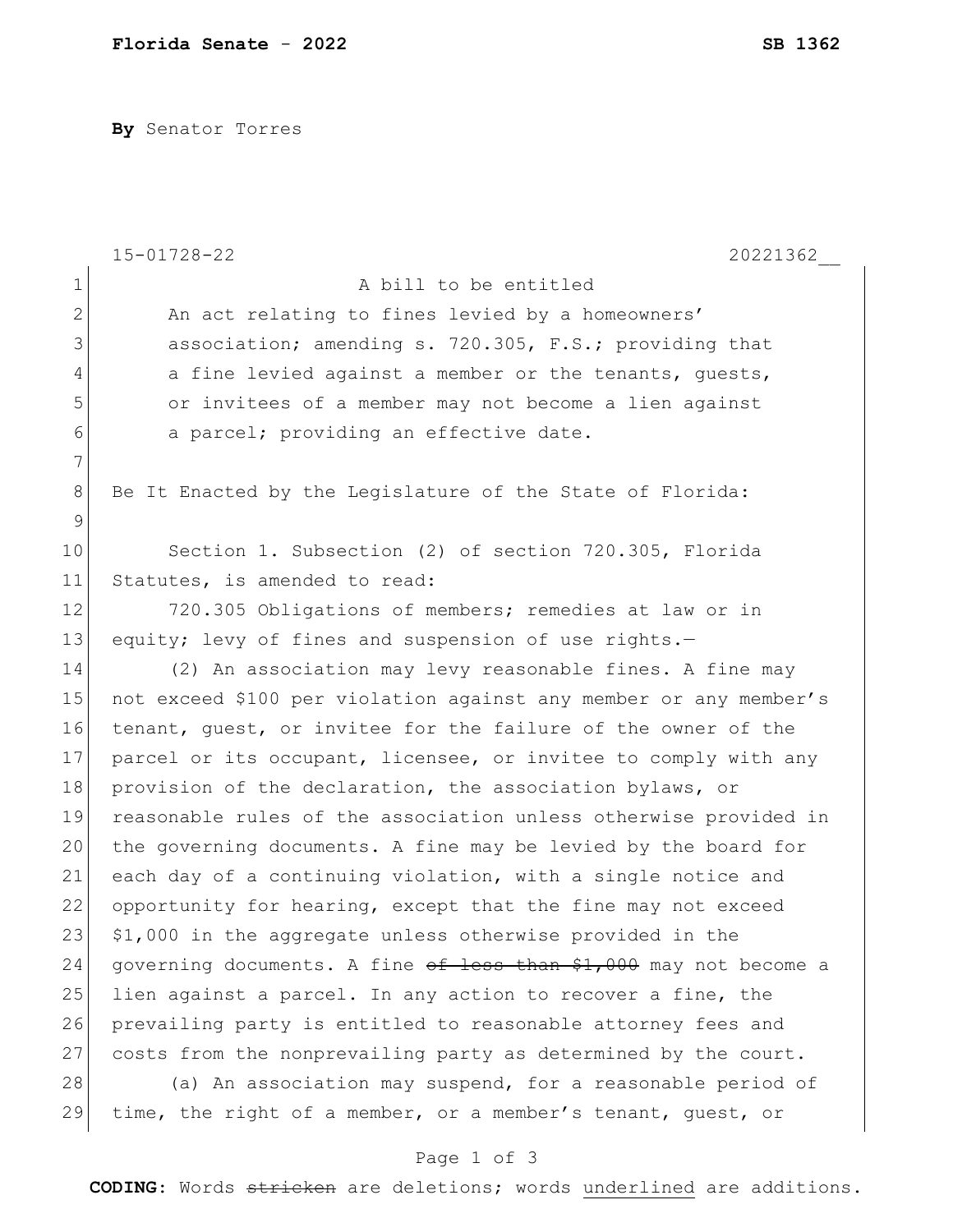15-01728-22 20221362\_\_

 invitee, to use common areas and facilities for the failure of the owner of the parcel or its occupant, licensee, or invitee to comply with any provision of the declaration, the association bylaws, or reasonable rules of the association. This paragraph does not apply to that portion of common areas used to provide access or utility services to the parcel. A suspension may not prohibit an owner or tenant of a parcel from having vehicular 37 and pedestrian ingress to and egress from the parcel, including, but not limited to, the right to park.

39 (b) A fine or suspension levied by the board of 40 administration may not be imposed unless the board first 41 provides at least 14 days' notice to the parcel owner and, if 42 applicable, any occupant, licensee, or invitee of the parcel 43 owner, sought to be fined or suspended and an opportunity for a 44 hearing before a committee of at least three members appointed 45 by the board who are not officers, directors, or employees of 46 the association, or the spouse, parent, child, brother, or 47 sister of an officer, director, or employee. If the committee, 48 by majority vote, does not approve a proposed fine or 49 suspension, the proposed fine or suspension may not be imposed. 50 The role of the committee is limited to determining whether to 51 confirm or reject the fine or suspension levied by the board. If 52 the proposed fine or suspension levied by the board is approved 53 by the committee, the fine payment is due 5 days after notice of 54 the approved fine is provided to the parcel owner and, if 55 applicable, to any occupant, licensee, or invitee of the parcel 56 owner. The association must provide written notice of such fine 57 or suspension by mail or hand delivery to the parcel owner and, 58 if applicable, to any occupant, licensee, or invitee of the

## Page 2 of 3

**CODING**: Words stricken are deletions; words underlined are additions.